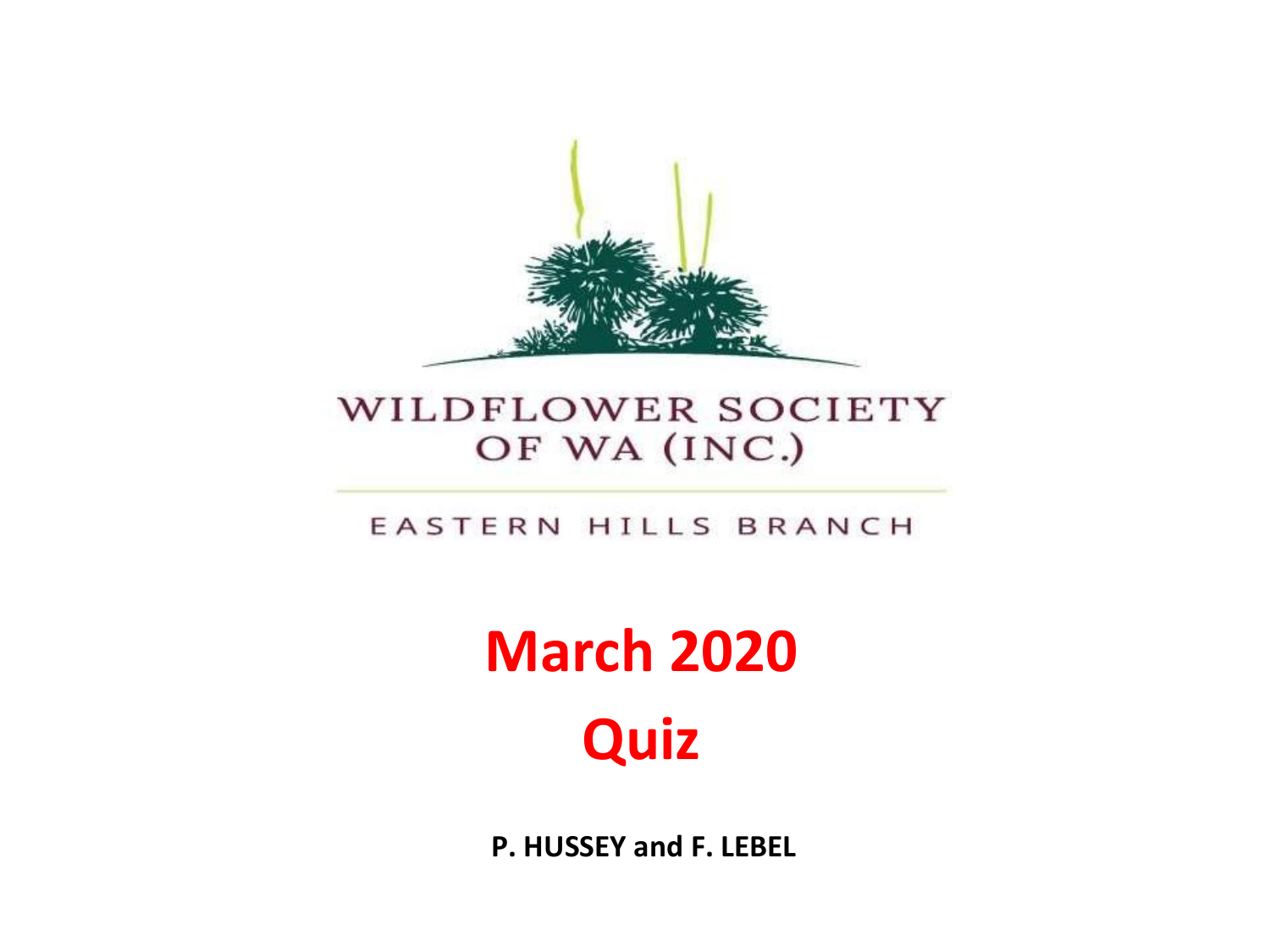

### 1. Name this plant

COMMON NAME =  $1$  point SCIENTIFIC NAME =  $1$  point TOTAL =  $2$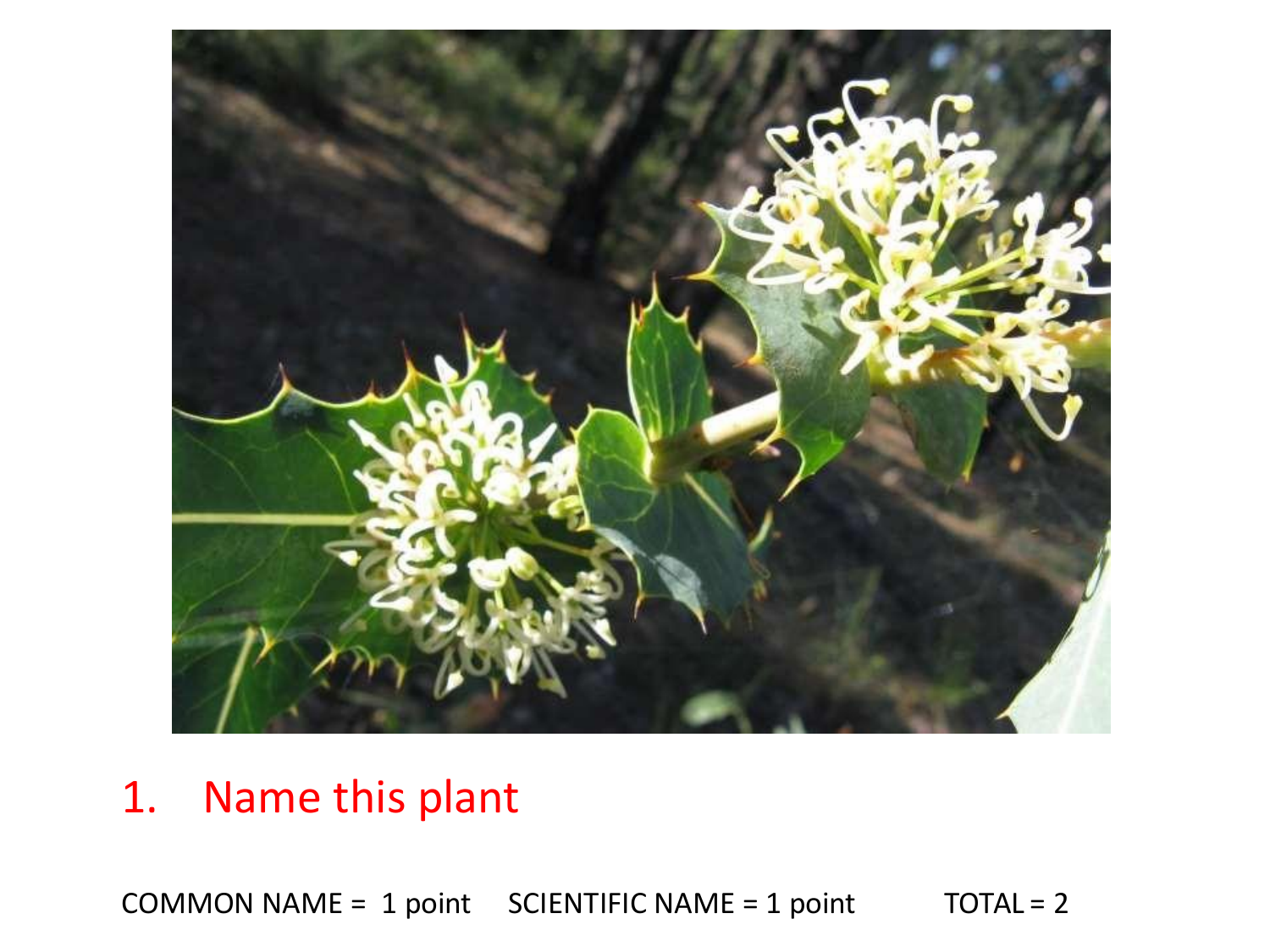

#### 2. Name this plant

Either common name or scientific name would do = 1 point

Name the bird

Common name = 1 point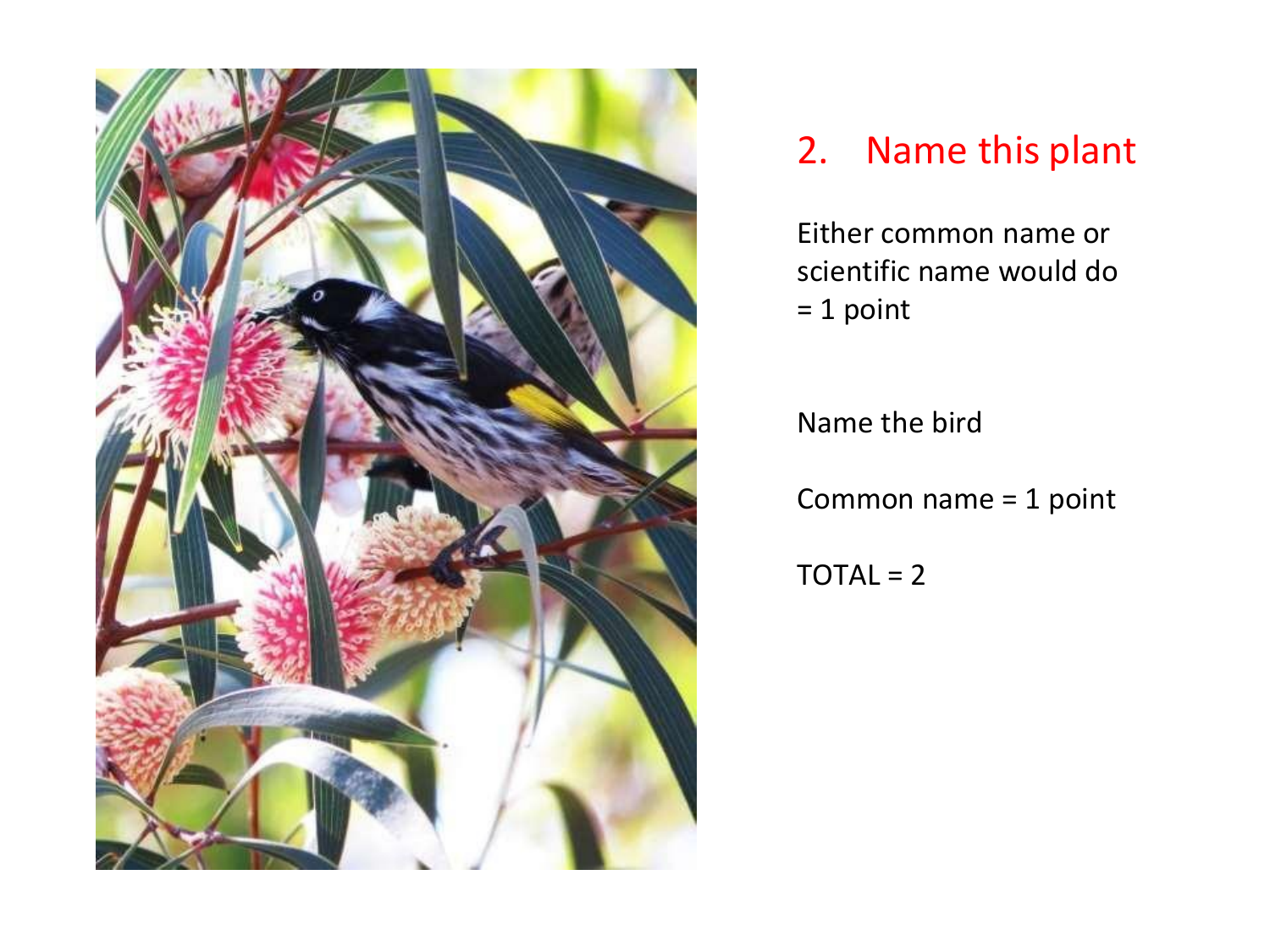

#### **3. Who left these calling cards in the Octagonal Hall?**

 $NAME = 1 point$  TOTAL = 1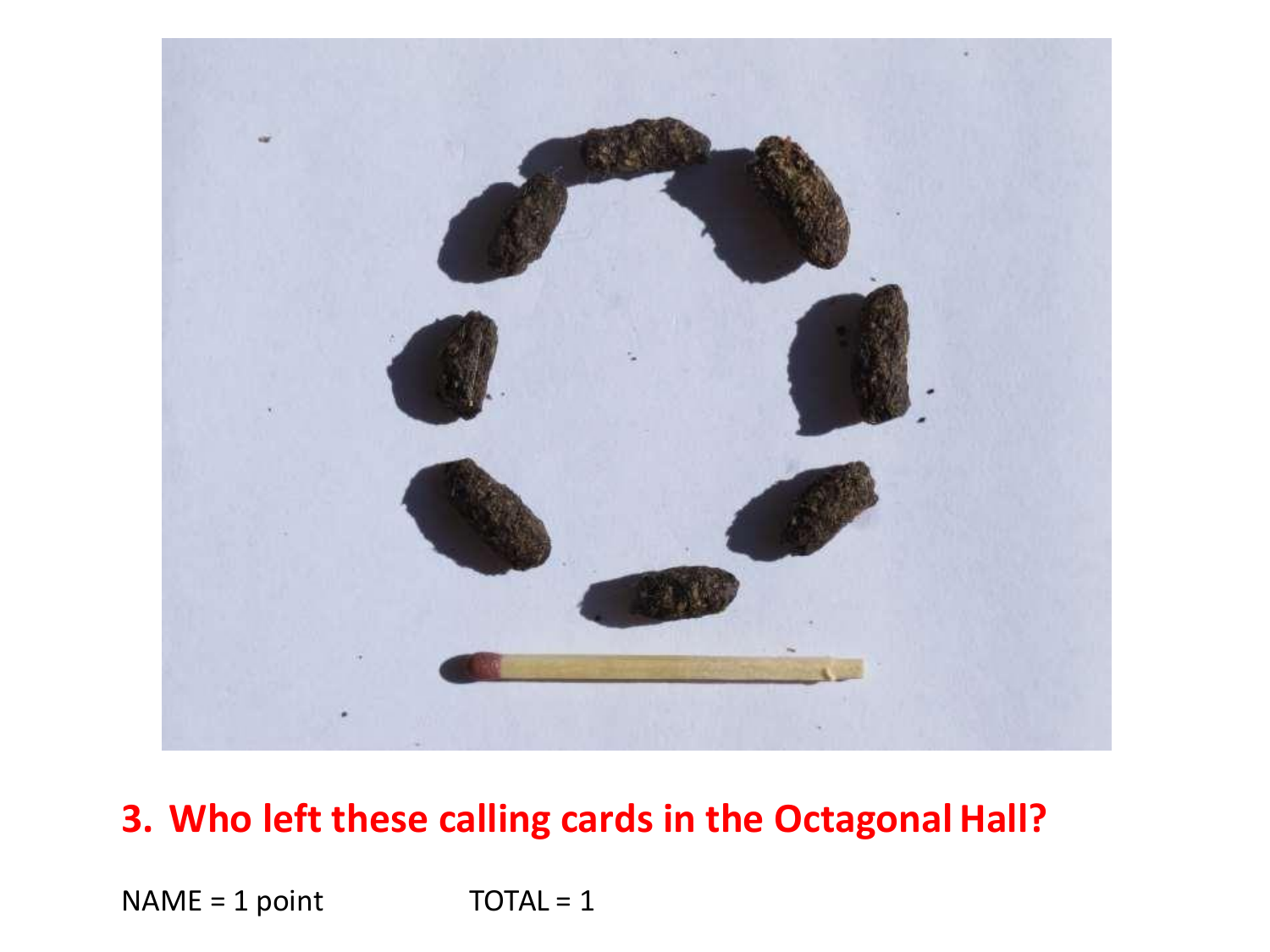

This is one of the 'Poison Peas'.

**4. Name the poison it contains (either chemical or trade name will do) and the genus to which it belongs.**

Poison and genus = 2 points

**For an extra point, can you give the plant's full name (either the scientific or common name will do)?**

Full name = 1 point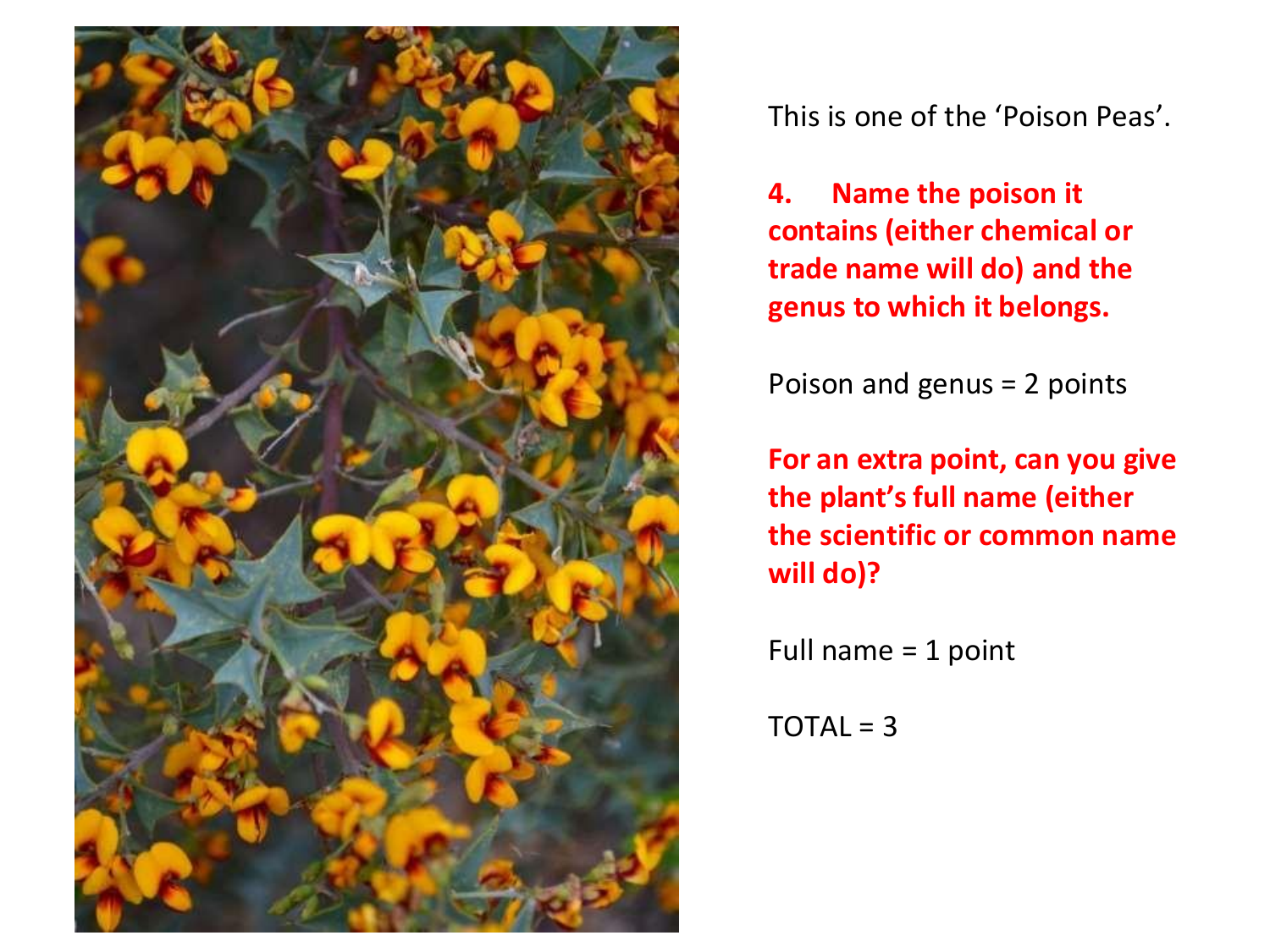

**5. Western Australia has a number of plants in the genus** *Darwinea***. This is** *D. repens***. Who is it named after?**

 $NAME = 1 point$  TOTAL = 1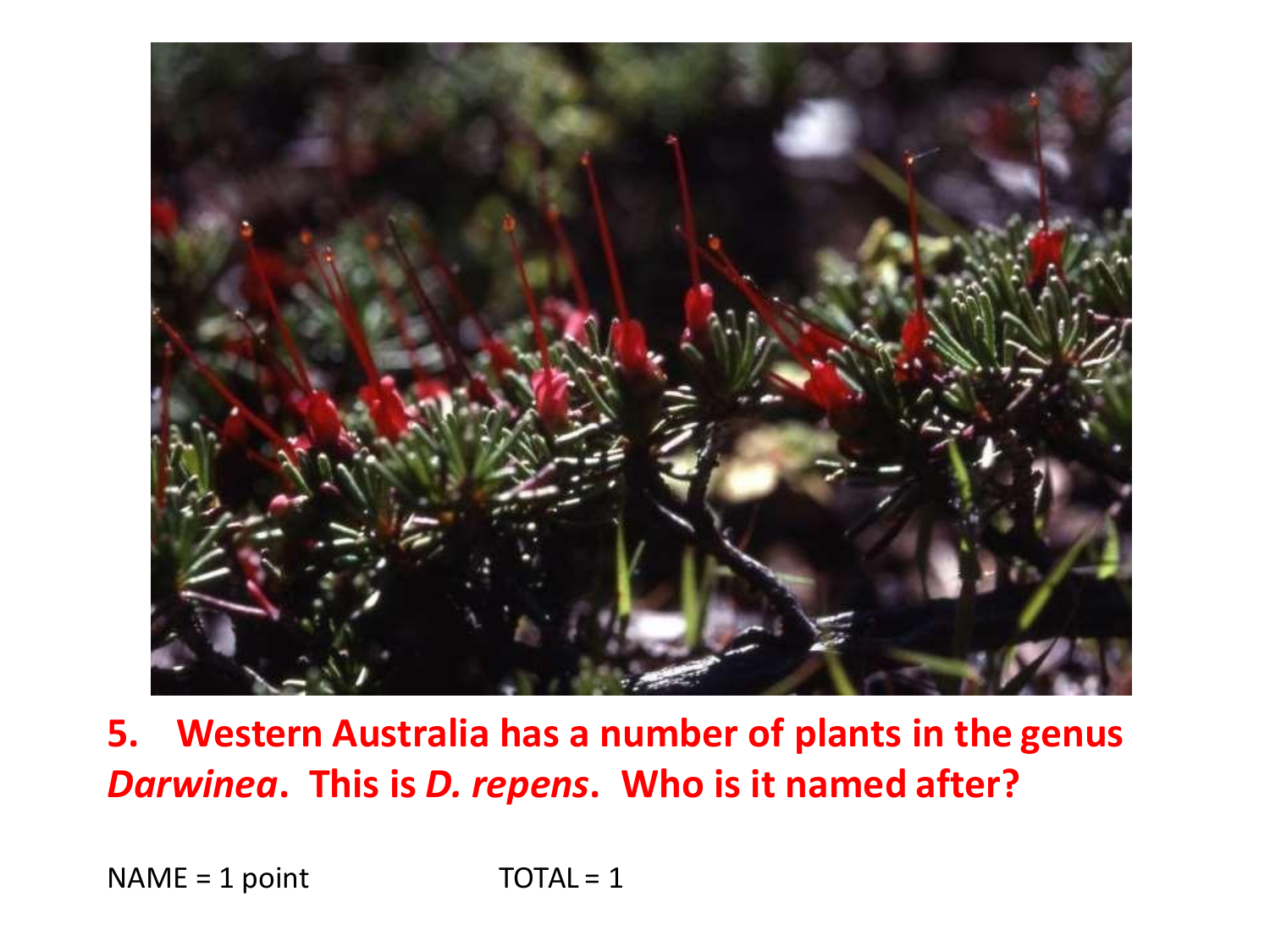

This tiny plant is *Phylloglossum drummondii.*

6 . What group of plants does it belong to?

GROUP = 1 point

Where would you search for it?

LOCATION = 1 point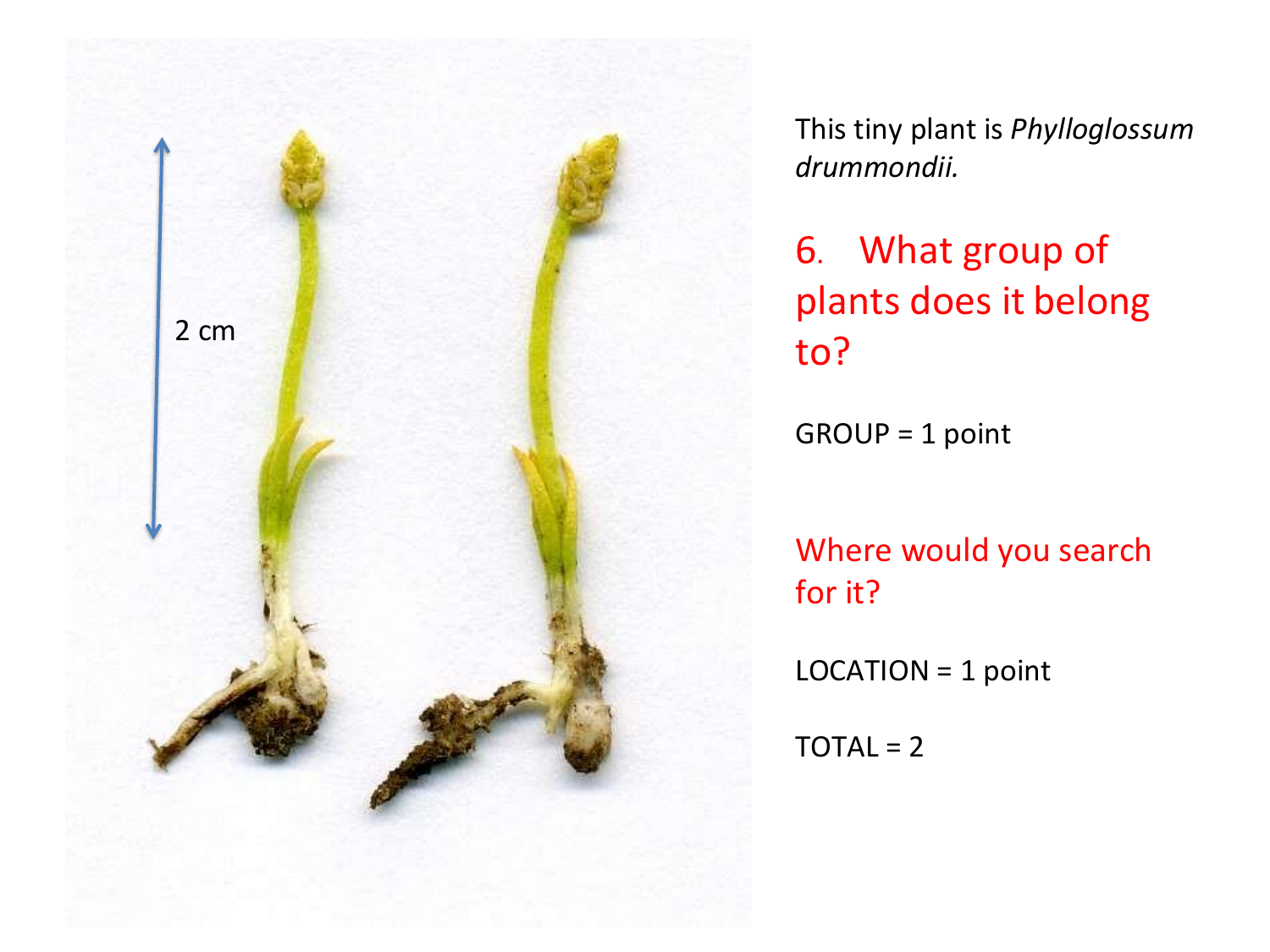

**7. What is the Noongar name for this plant?**

NAME = 1 point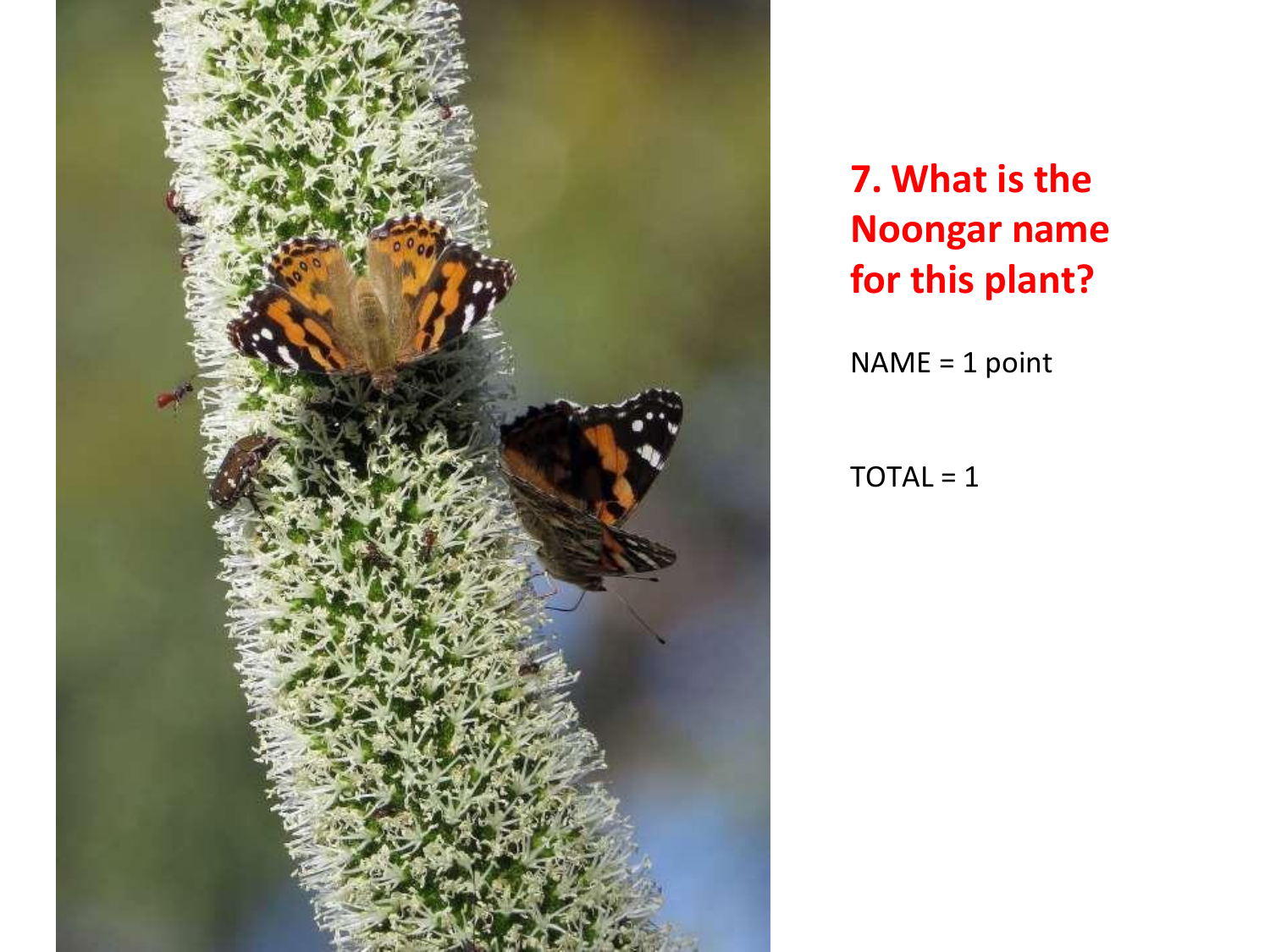

**8. Give the full common name ofthis plant.** (It is uncommon, but we found it and remarked on it, including a note in the Newsletter, during an excursion to Mokine N.R. in 2018) COMMON NAME =  $1$  point TOTAL =  $1$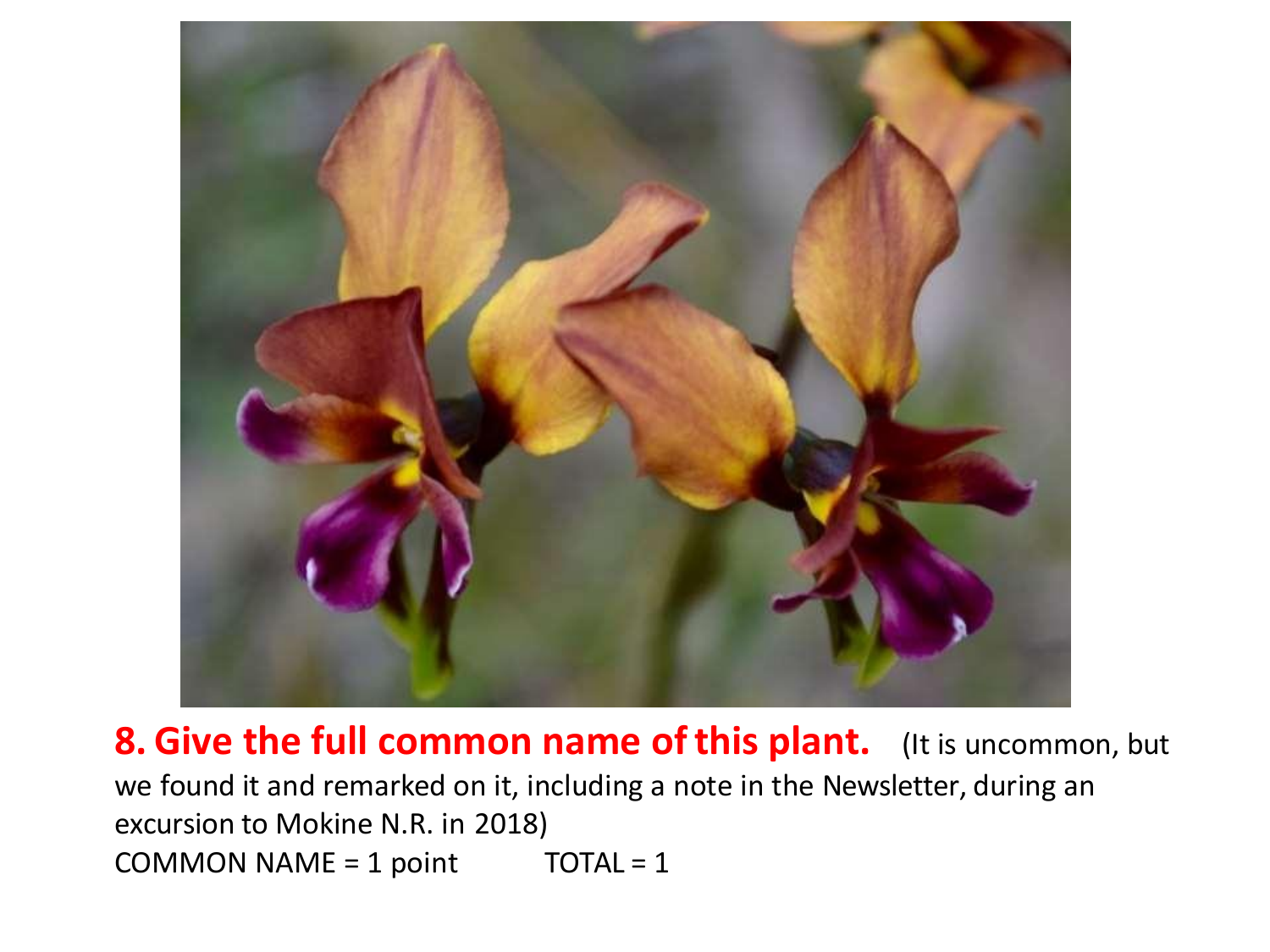

## **9. Many problematic weeds produce vegetative reproductive structureslike this. What are they called?**

 $NAME = 1$  point  $TOTAL = 1$